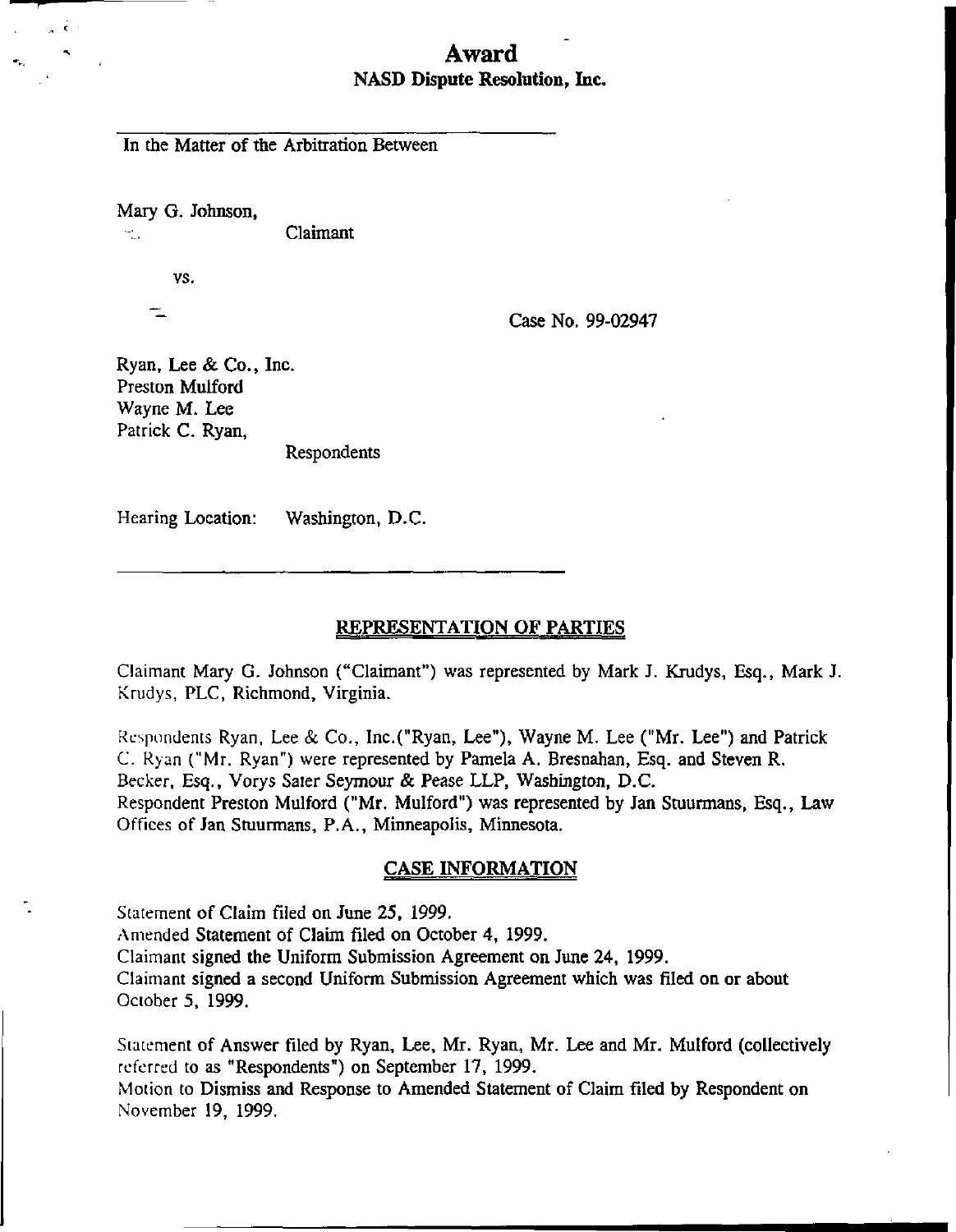$\Delta \sim 8$ 

 $\frac{1}{2}$ 

 $\bullet$ 

Respondents did not file a Uniform Submission Agreement.

## CASE SUMMARY

Claimant alleged, among other things, the following causes of action: fraud, breach of fiduciary duty, negligence, violation of NASD Rule IM-2310-2 and mismanagement. Claimant alleged that Respondents engaged in actions to father their own self interests, resulting in an economic loss to Claimant of over \$1.7 million. Claimant alleged that Respondents made misrepresentations to conceal the risks of their allegedly wrongful conduct, failed to disclose material information that should have been communicated to her and violation of Section 10(b) and Rule 10b-5.

Unless specifically admitted in its Answer, Respondents denied the allegations made in the Statement of Claim and Amended Statement of Claim and asserted the following defenses: Claimant's Statement of Claim fails to state a claim upon which relief may be granted against Respondents; the claims set forth are barred by applicable statutes of limitations; Claimant is barred from recovery under the doctrine of laches because Claimant has waited an unreasonable long period of time to raise her claims; Respondents did not make any misrepresentations to Claimant, Claimant's claims are barred by the equitable doctrines of waiver, estoppel and ratification as Claimant directed, authorized, consented to, acquiesced and/or ratified all transactions at issue; Claimant had actual and/or constructive knowledge of all matters which she claims were misrepresented to her; Respondents acted in good faith and in complete compliance with all applicable laws, rules, regulations and policies governing the activities in question; Claimant is barred from recovery by the doctrine of assumption of risk; Claimant is barred from any recovery by her own contributory negligence; and, some or all of Claimant's claims are ineligible as a matter of law.

## RELIEF REQUESTED

Claimant Mary G. Johnson in her pleading requested:

Compensatory Damages \$1,697,926.00<br>Prejudgment Interest the state of the legal rate Prejudgment Interest<br>Attorneys' Fees Arbitration Costs **Amount not specified** Economist and experts' fees Amount not specified

Amount not specified

Respondents requested that all claims be denied in their entirety.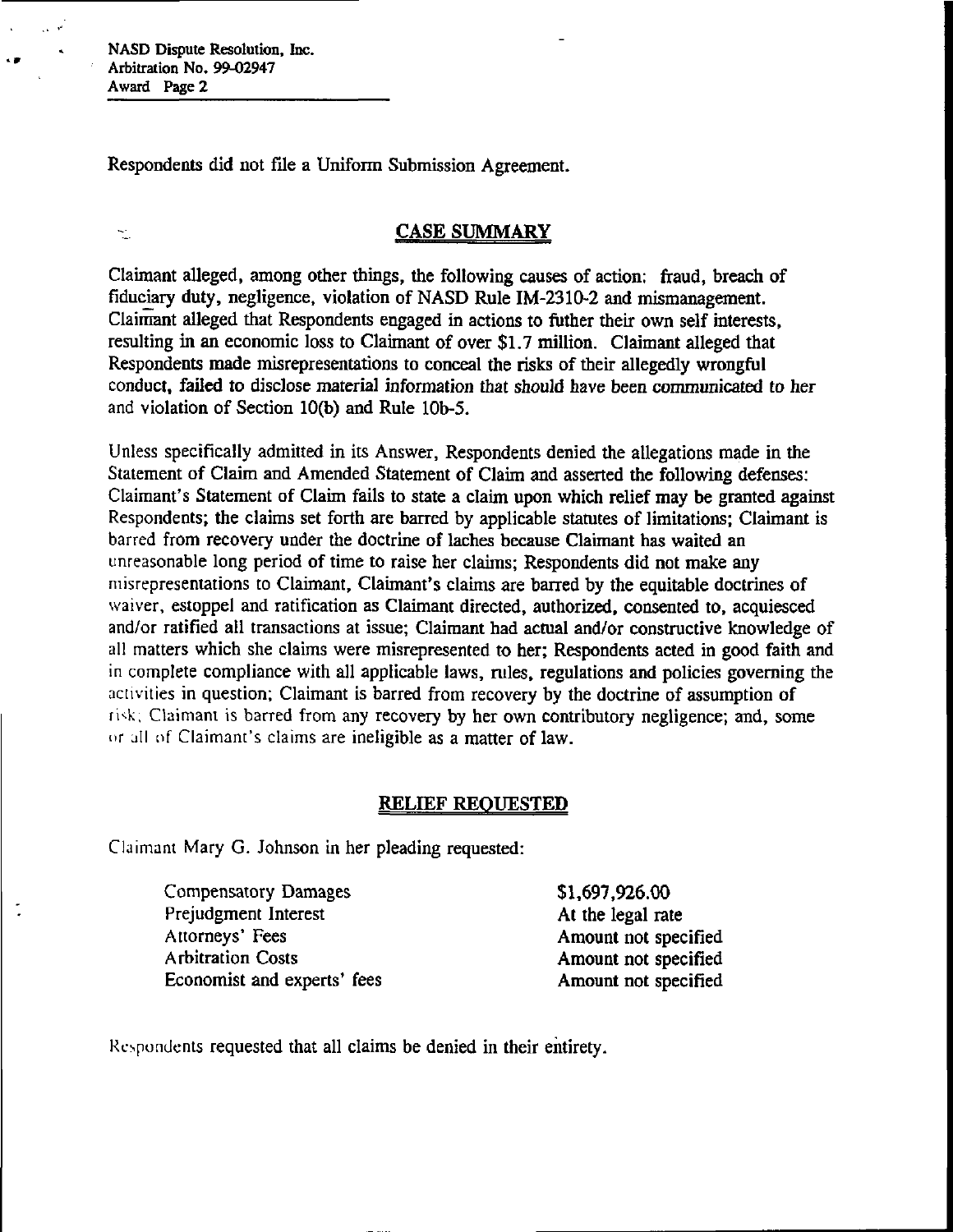## OTHER ISSUES CONSIDERED AND DECIDED

Following Claimant's presentation of her case, Respondents moved to dismiss. This motion was denied.

 $\equiv$ 

- 1

## AWARD

After considering the pleadings, the testimony and evidence presented at the hearing and the post-hearing submission, the Panel has decided in full and final resolution of the issues submitted for determination as follows:

- 1. That Respondents Ryan, Lee & Co., Wayne M. Lee, Patrick C. Ryan and Preston Mulford, jointly and severally, are liable to and shall pay Claimant Mary G. Johnson Compensatory damages in the sum of \$385,000; postjudgement interest on the Award is to commence 45 (forty-five) days after date of Award at the interest rate of 8 % simple interest per annum.
- 2. That each party shall bear its own costs and expenses, including attorney fees, except as fees are specifically assessed below.
- 3. That any and all relief requests not specifically addressed are denied in their entirety.

#### FEES

Pursuant to the Code, the following fees are assessed:

Filing Fees

NASD Dispute Resolution, Inc. will retain or collect the non-refundable filing fees for each claim:

Initial claim filing fee  $= $500$ 

#### Member Fees

Member fees are assessed to each member firm that is a party in these proceedings or to the member firm(s) that employed the associated person(s) at the time of the event(s) giving rise to the dispute. In this matter, the member firm is the Respondents' firm.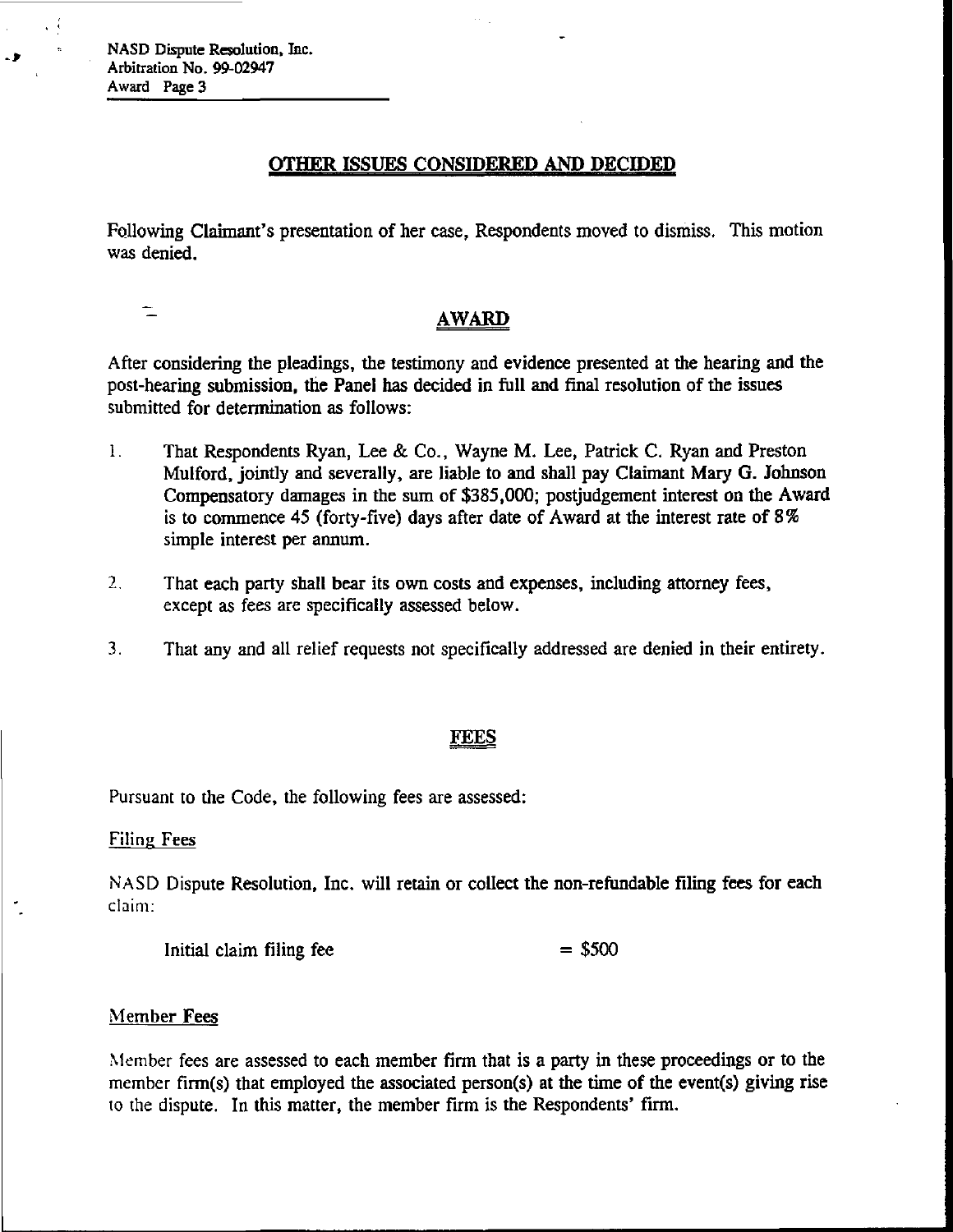| Member surcharge        | $=$ \$2,500 |
|-------------------------|-------------|
| Pre-hearing process fee | $=$ \$ 600  |
| Hearing process fee     | $= $4,500$  |
|                         |             |

#### Forum Fees and Assessments

The Arbitrator(Panel) assesses forum fees for each hearing session conducted. A hearing session is any meeting between the parties and the arbitrator(s), including a pre-hearing conference with the arbitrator(s), that lasts four (4) hours or less. Fees associated with these proceedings are:

| 2 Pre-hearing sessions with Panel x \$1,200 |  |  | $=$ \$ 2,400 |  |
|---------------------------------------------|--|--|--------------|--|
|                                             |  |  |              |  |

12 Hearing sessions x  $$1,200 = $14,400$ 

Hearing Dates:

Ŕ,

| 2 sessions |  |
|------------|--|
| 2 sessions |  |
| 2 sessions |  |
| 2 sessions |  |
| 3 sessions |  |
| 1 session  |  |
|            |  |
|            |  |

Total Forum Fees  $= $16,800$ 

The Panel has assessed 50% (\$8,400) of the forum fees to Claimant.

The Panel has assessed 50% (\$8,400) of the forum fees to Respondents, jointly and severally.

### Administrative Costs

Administrative costs are expenses incurred due to a request by a party for special services including, but not limited to, additional copies of arbitrator awards beyond those provided without charge, copies of audio transcripts, retrieval of documents from archives, interpreters, and security.

Claimant copies of audio tapes  $= $150$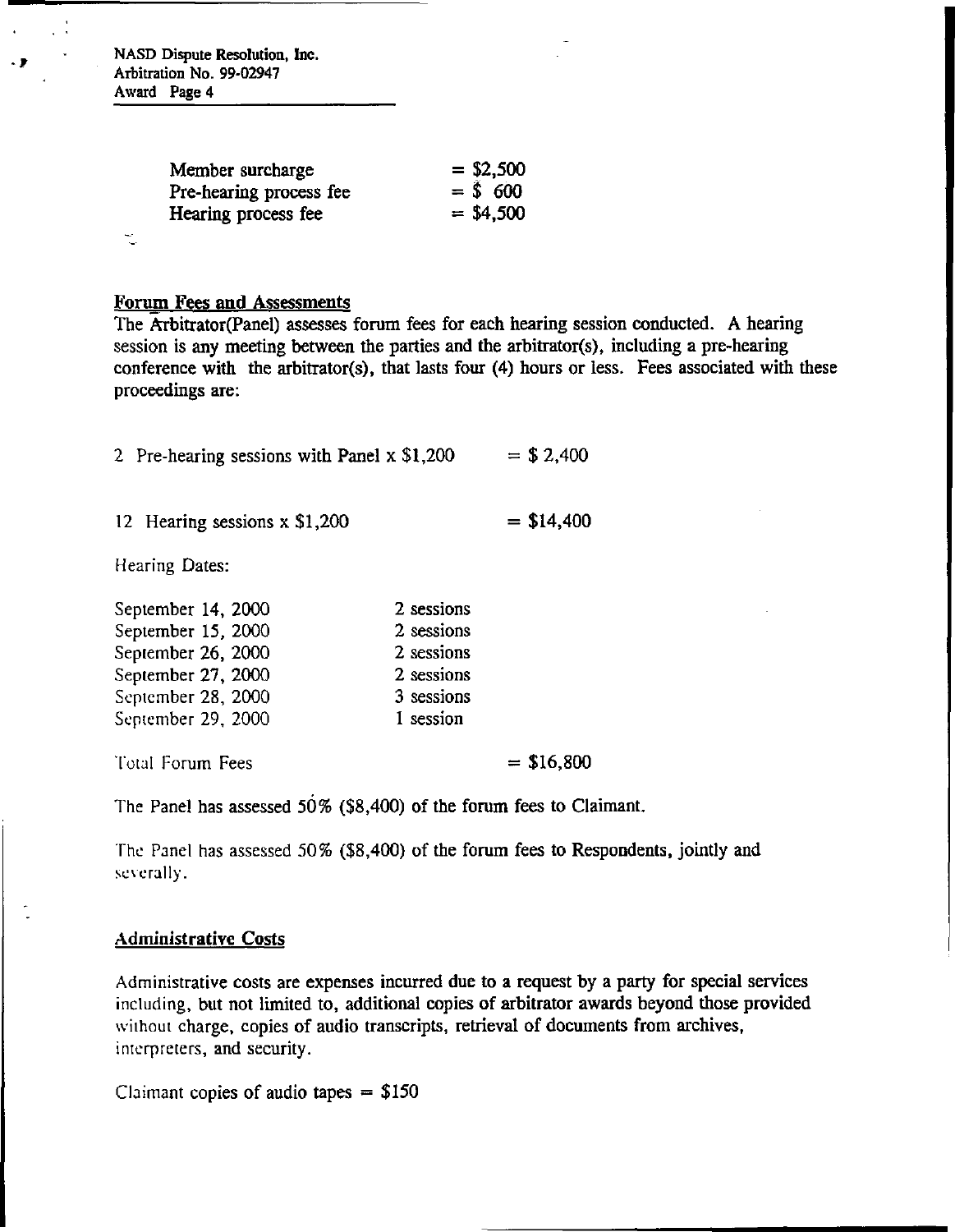$\mathbb{U}$ 

## **Fee Summary**

Claimant, Mary Johnson, is assessed the following fees:

| Initial Filing Fee                        | $= $500$    |
|-------------------------------------------|-------------|
| Forum Fees                                | $= $8,400$  |
| <b>Administrative Costs</b>               | $= $150$    |
| $-$ Total Fees                            | $=$ \$9,050 |
| Less payments                             | $= $1,820$  |
| Balance Due NASD Dispute Resolution, Inc. | $= $7,230$  |

Respondent Ryan, Lee & Co., Inc., is assessed the following fees:

| Member Fees                               | $= $7,600$   |
|-------------------------------------------|--------------|
| Total Fees                                | $= $7,600$   |
| Less payments                             | $=$ \$7,600  |
| Balance Due NASD Dispute Resolution, Inc. | $=$ S<br>- 0 |

Respondents, Ryan, Lee & Co., Inc., Ryan Lee, Patrick C. Ryan and Preston Mulford, are assessed the following fees:

| Forum Fee                                 | $=$ \$8,400 |
|-------------------------------------------|-------------|
| Balance Due NASD Dispute Resolution, Inc. | $=$ \$8,400 |

All balances are due and payable to NASD Dispute Resolution, Inc.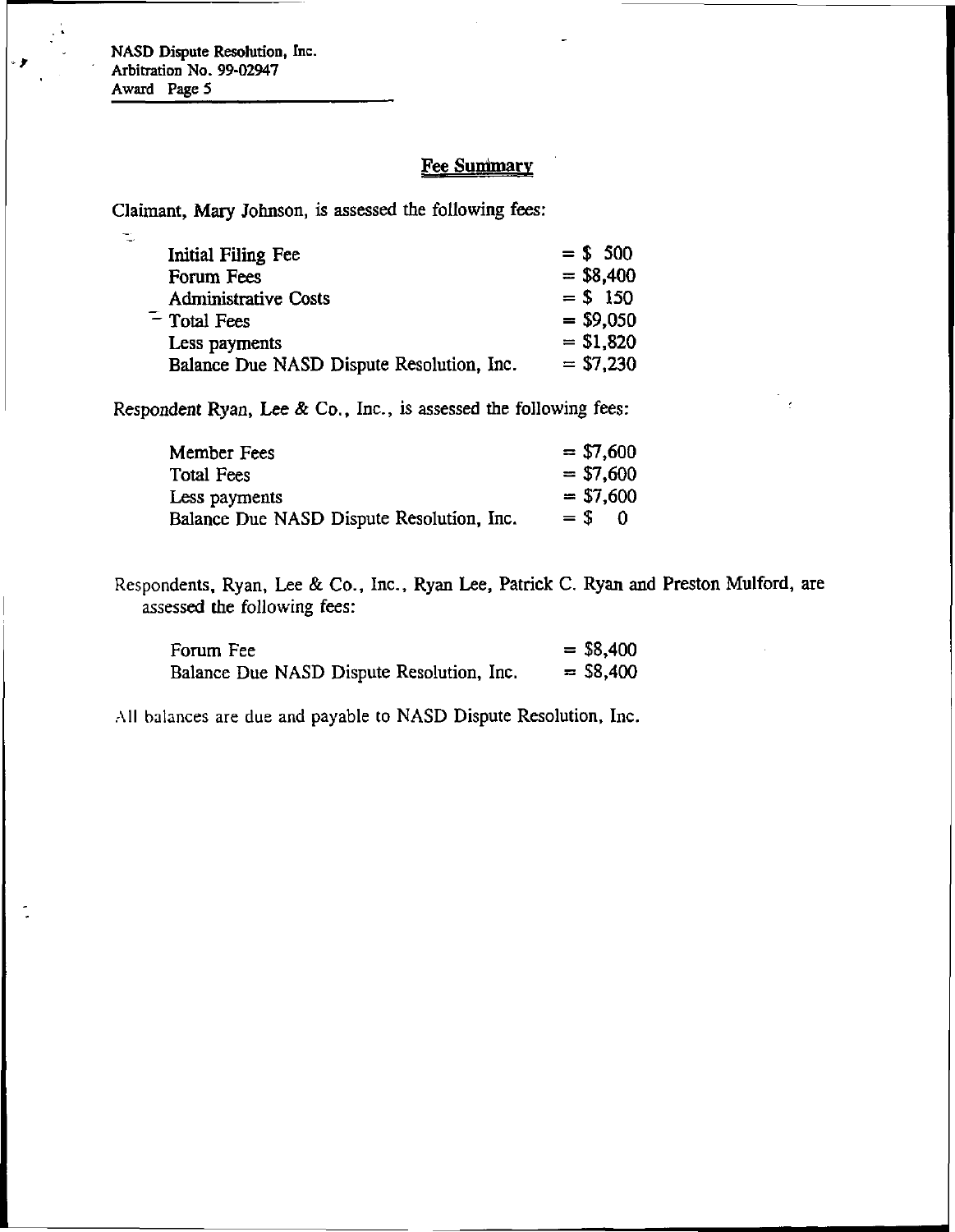**Concurring Arbitrators' Signatures** 

 $\equiv$ 

 $\hat{\mathbf{r}}$ 

 $\ddot{\phantom{a}}$ 

well Selve

Gerald Scher Signature Date Public Arbitrator, Presiding Chairman

'DO

Barbara B. Franklin Signature Date Public Arbitrator, Panelist

Jane F. Moore Signature Date Non Public Arbitrator

/3

Date of Service (For NASD-DR office use only)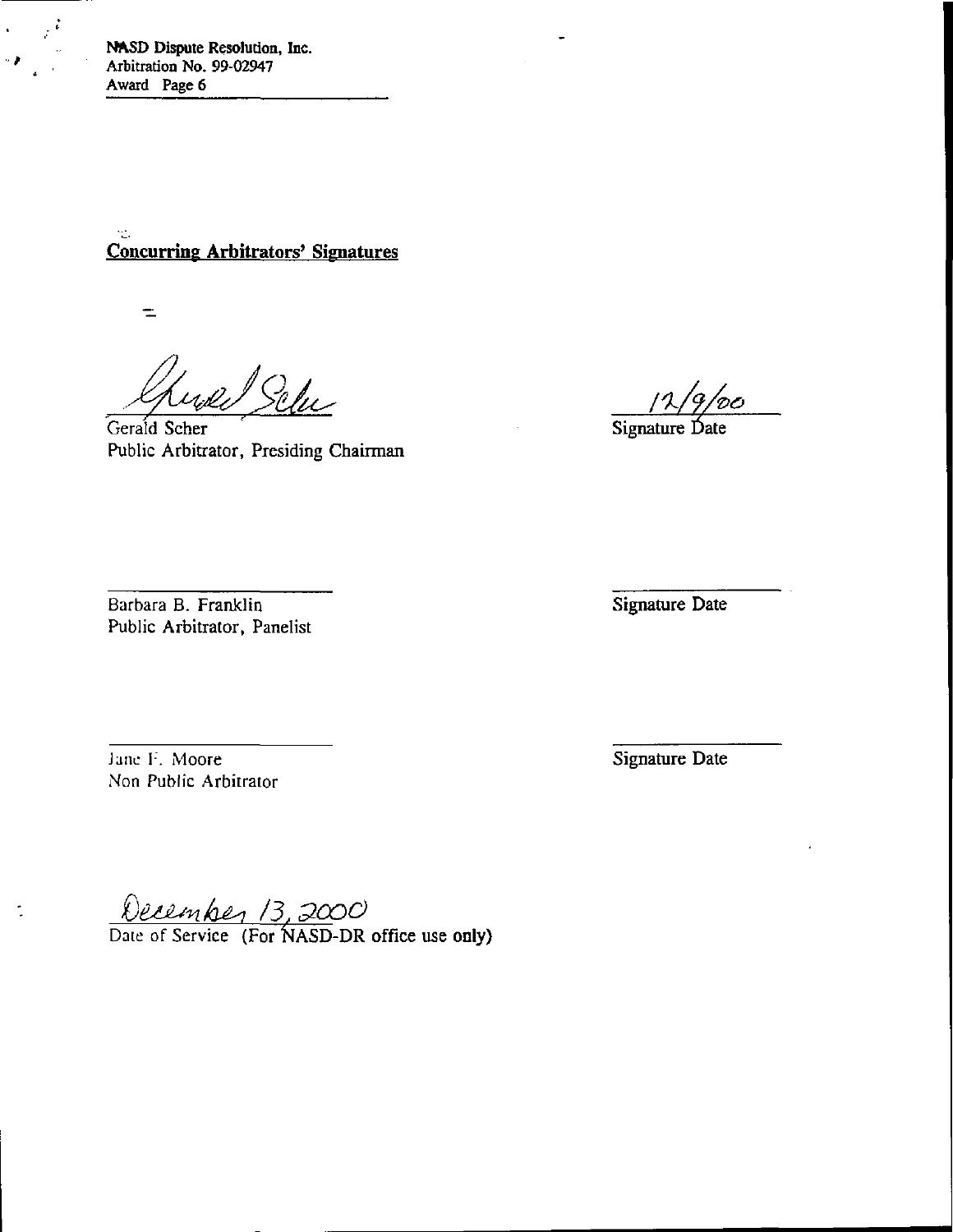Concurring Arbitrators' Signatures

 $\equiv$ 

Gerald Scher Signature Date Public Arbitrator, Presiding Chairman

e ff<br>hauklu Barbara B. Franklin Signature Date

Public Arbitrator, Panelist

Jane F. Moore Signature Date Signature Date Non Public Arbitrator

December 13, 2000<br>Date of Service (For NASD-DR office use only)